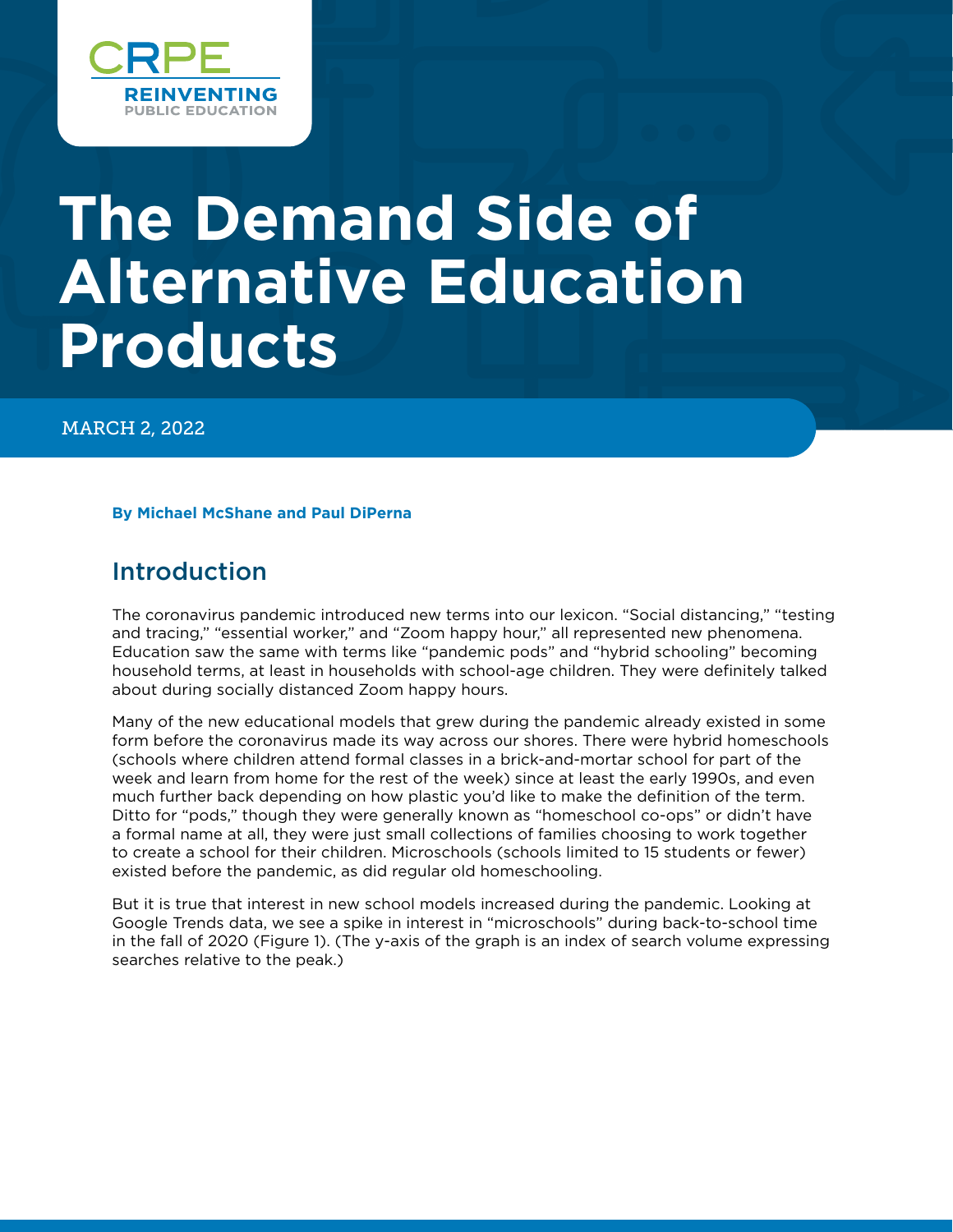Figure 1: Google Trends: Microschooling



Google Trends Search Volume: Microschools

Clearly, these new educational models became more familiar to people as media coverage of them ramped up and as more and more people experimented with them. But just because people are searching for something doesn't mean that they think it is good or bad, useful or useless. It simply shows people are interested.

To better understand demand for alternative educational models during the coronavirus pandemic, we would need a regular poll of a nationally representative sample of Americans that asks detailed questions about these models. It would be even more helpful if that survey made sure that there were plenty of parents surveyed to understand what they think and value.

We at EdChoice have, since the beginning of 2020, done just that. In partnership with Morning Consult, we have polled a nationally representative sample of Americans on a suite of education-related questions every month, with an oversample of school parents (n=700) starting in September of 2020. We have also surveyed a nationally representative sample of teachers every quarter. We have, on three occasions, surveyed a nationally representative sample of teenagers.

Across all of our surveys, we have found interest in alternative educational models. The pandemic has made families more supportive of homeschooling. At various times, a plurality of parents have expressed desire for a hybrid-style school schedule. Parents have also expressed a willingness to spend hundreds of dollars a month on pandemic pod services, and teachers have expressed a desire to teach in them and named their price as well.

Our surveys found growing interest in learning arrangements that allow children to do more of their learning at home. Roughly six in ten say their views toward homeschooling have grown more favorable during the pandemic. Nearly half are interested in their children learning from home between one and four days per week. Black and Hispanic parents view these arrangements more favorably than white parents.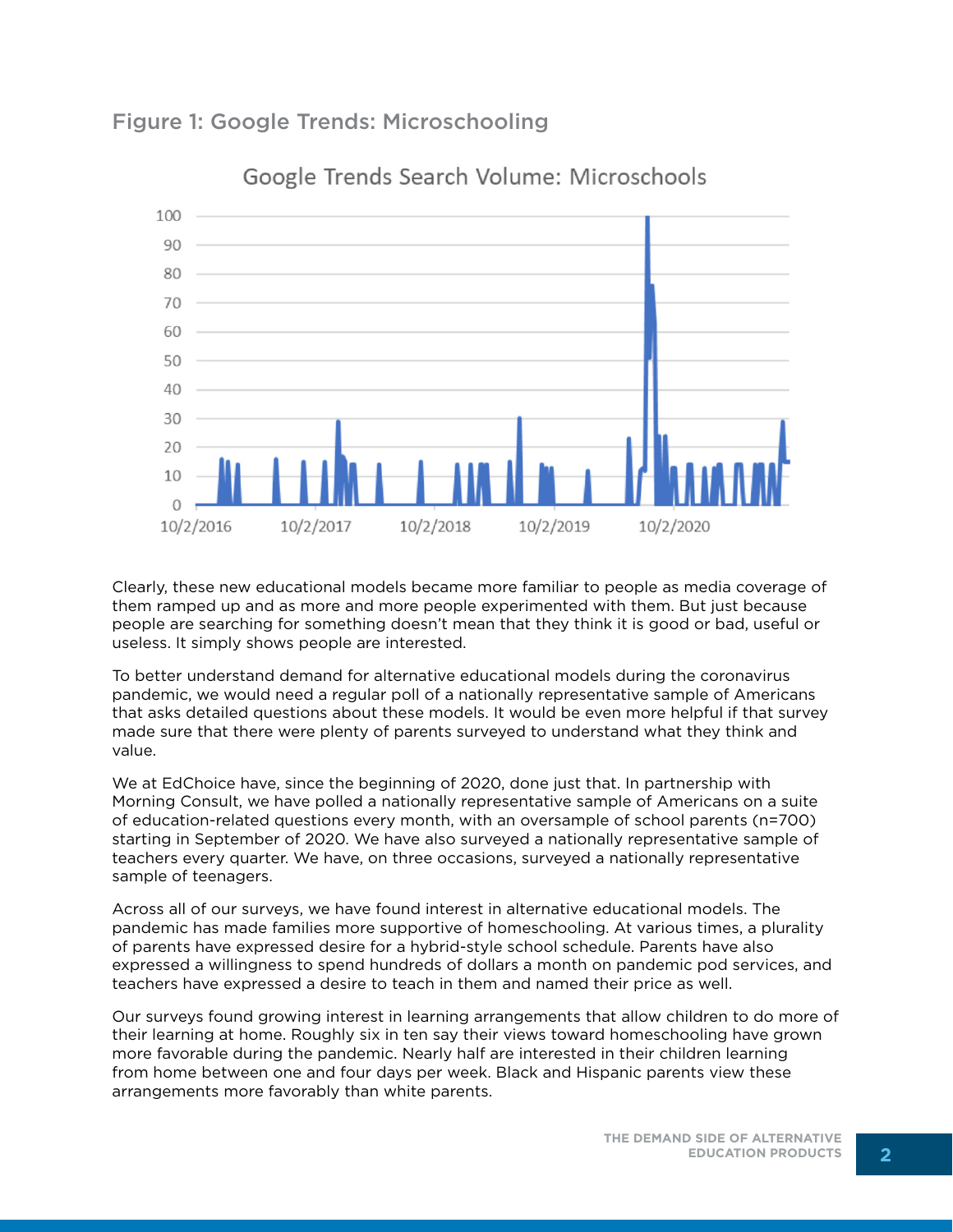While most parents said they did not participate in learning pods, about a third of parents said they either participated in a pod or were looking to form one. Roughly three quarters of participating parents said they treated pods as a supplement to their child's schooling. In addition, our surveys suggest parents are willing to pay roughly \$400-\$500 per month for pods—a range that matches what teachers said they would charge families for their students to participate.

Taken together, our survey results show there is potentially a robust market for learning pods, or similar arrangements such as microschools, hybrid homeschools, and homeschool cooperatives, and that this market could include large numbers of Black, Hispanic, and lowerincome families. Cost remains an issue, but not an insurmountable one. Regulatory hurdles may pose a substantial challenge.

In the paper that follows, we will first spell out our survey methodology and then walk through what information our surveys have yielded.

# Polling Methodology

In early 2020, EdChoice initiated a partnership with Morning Consult, a self-described "data intelligence" company that conducts a wide variety of market research surveys and public opinion polls throughout the United States. The first iteration of the general population poll went into the field at the end of January 2020. Since then, Morning Consult has conducted the general population polls online, among a national sample of adults living in the United States using non-probability sampling every month. For each survey, Morning Consult draws a stratified sample from the Lucid and PureSpectrum sample exchanges based on age and gender quota targets derived from the U.S. Census Bureau's 2017 Current Population Survey. For the general population poll approximately 2,200 adults are interviewed in English each month with a field period of 2-5 days.

Morning Consult also oversamples roughly 700 K-12 school parents. Like with the general population survey, they draw from the Lucid and PureSpectrum sample exchanges based on race and ethnicity quota targets derived from the U.S Census Bureau's 2017 Current Population Survey. Morning Consult then uses a technique called iterative proportional fitting (known also as "raking" in survey research) to weight survey responses to the 2017 Current Population Survey with respect to age, gender, region, race/ethnicity, and educational attainment.<sup>1</sup>

We also field a quarterly poll of roughly 1,000 teachers. The sample is collected in similar ways to the general population poll, using stratified sampling from the Lucid and PureSpectrum exchanges. Instead of the Current Population Survey, Morning Consult uses the 2017-18 National Teacher and Principal Survey and sets targets based on gender and years of teaching experience to generate a representative sample. Like with the general population survey, Morning Consult uses iterative proportional fitting to weight survey responses by age, gender, race/ethnicity, and teaching experience.

<sup>1</sup> For a detailed discussion of iterative proportional fitting, see W. Edwards Deming and Frederick F. Stephan (1940) On a Least Squares Adjustment of a Sampled Frequency Table When the Expected Marginal Totals are Known" The Annals of Mathematical Statistics. Vol. 11, No. 4. Pp 427-444.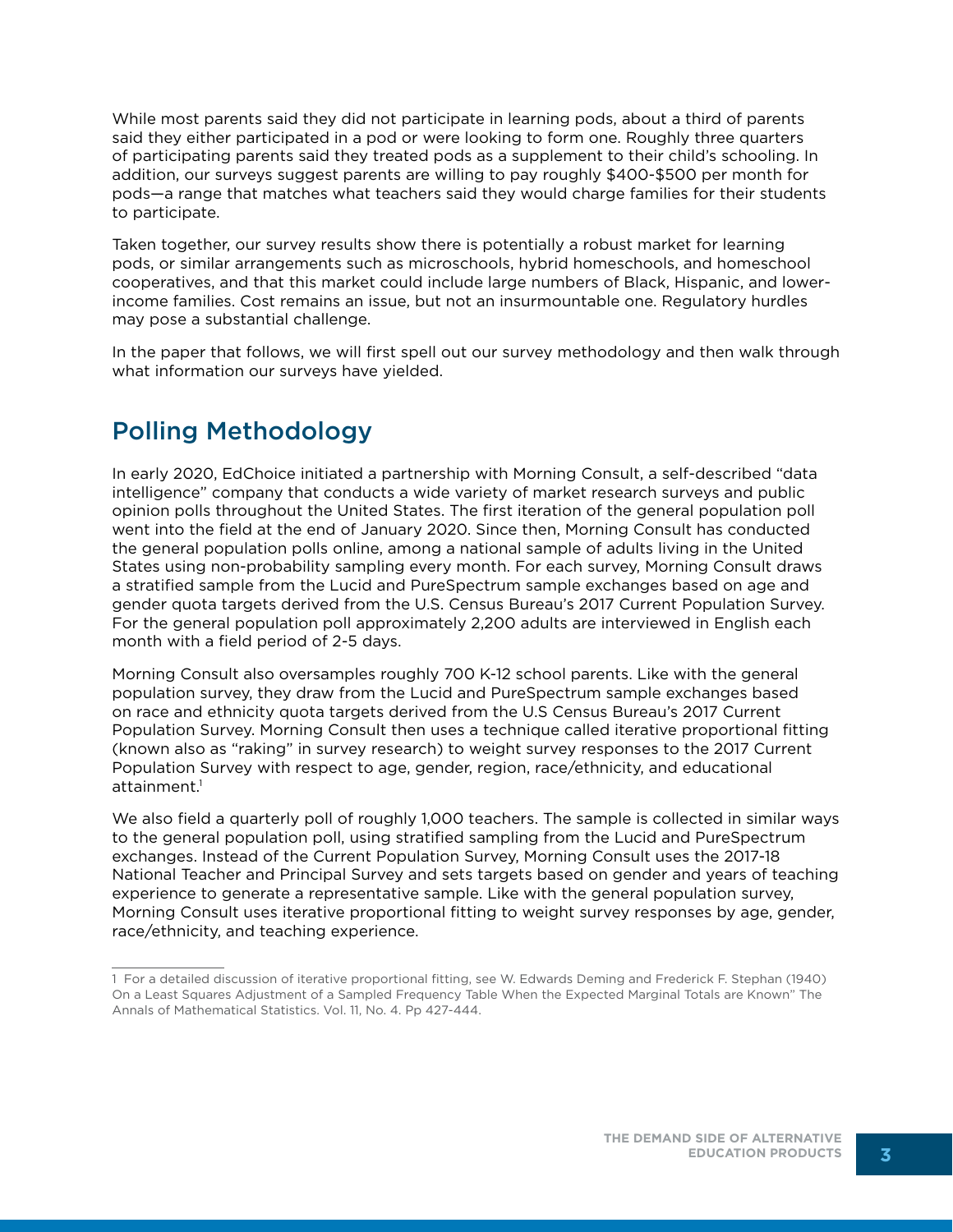We have also conducted polls of teens (Age 13-17) in August 2020, February 2021, and September 2021. As with the general population, parents, and teachers, Morning Consult draws the sample using stratified sampling from the Lucid and PureSpectrum sample exchanges. The results are weighted according to 2019 American Community Survey with respect to age, gender, race/ethnicity, region.<sup>2</sup>

# Key Lessons

So what can we make of all of this polling data, and what can it tell us about what parents want out of a post-pandemic education system? We think that four key lessons are worth highlighting. The first lesson is that demand for new, flexible options is there. The second is that there are huge equity opportunities given the demographic differences in demand for new educational models. The third lesson is that, like with all things in life, cost is a factor, but it might not be as big a deal as one might think. And the fourth and final lesson is that there are severe supply constraints that might render all of this pent-up demand moot.

Let's walk through each in turn.

### Lesson #1: Demand is there

Both inside and outside of the education policy world, a narrative started to emerge during the 2020-21 school year that children and parents hated the various pandemic-related changes to schooling. Social media memes about parents now thinking that teachers need to get paid a million dollars a year after having to homeschool their own children, or seemingly constant griping about hybrid schedules and the chaos that they caused would lead observers to conclude that both homeschooling and hybrid schedules were going to only go on as long as the pandemic required them.

Media coverage of homeschooling grew tremendously during the pandemic. When the US Census Bureau reported massive gains in the numbers of families homeschooling from its Household Pulse Survey, and particularly the gains amongst Black families, news outlets large and small talked about it. "They Rage-Quit the School System—and They're Not Going Back" read a headline in WIRED magazine,<sup>3</sup> The New Yorker documented "The Rise of Black Homeschooling" in June of 2021.4 NBC News' story was titled "Why more Black families are choosing to home-school their children this fall."5 The Economist concluded "Covid-19 has persuaded some parents that home-schooling is better."6

<sup>2</sup> Both Morning Consult and EdChoice use a variety of techniques for both quality control and ethical administration of the surveys. EdChoice has been a member of the American Association for Public Opinion Research's Transparency Initiative since 2015, requiring us to abide by rigorous standards of disclosure. We report full survey specifications including dates, median survey times, sample sizes, measures of precision, and participation rates for individual polls according to AAPOR guidelines for non-probability internet panels. Prior to seeing the full questionnaire teens are shown a statement asking if their parents have given them permission to take the survey and must respond 'yes' in order to continue through the questionnaire. For all surveys, Morning Consult includes a set of attentiveness tests including simple, open-ended questions and addition or subtraction tests. Respondents who complete the survey too quickly or show suspicious response patterns are removed from the results before weighting and do not count towards the total sample size.

<sup>3</sup> https://www.wired.com/story/pandemic-homeschoolers-who-are-not-going-back/

<sup>4</sup> https://www.newyorker.com/magazine/2021/06/21/the-rise-of-black-homeschooling

<sup>5</sup> https://www.nbcnews.com/news/nbcblk/black-families-are-choosing-home-school-children-fall-rcna1869 6 https://www.economist.com/international/2021/02/22/covid-19-has-persuaded-some-parents-that-homeschooling-is-better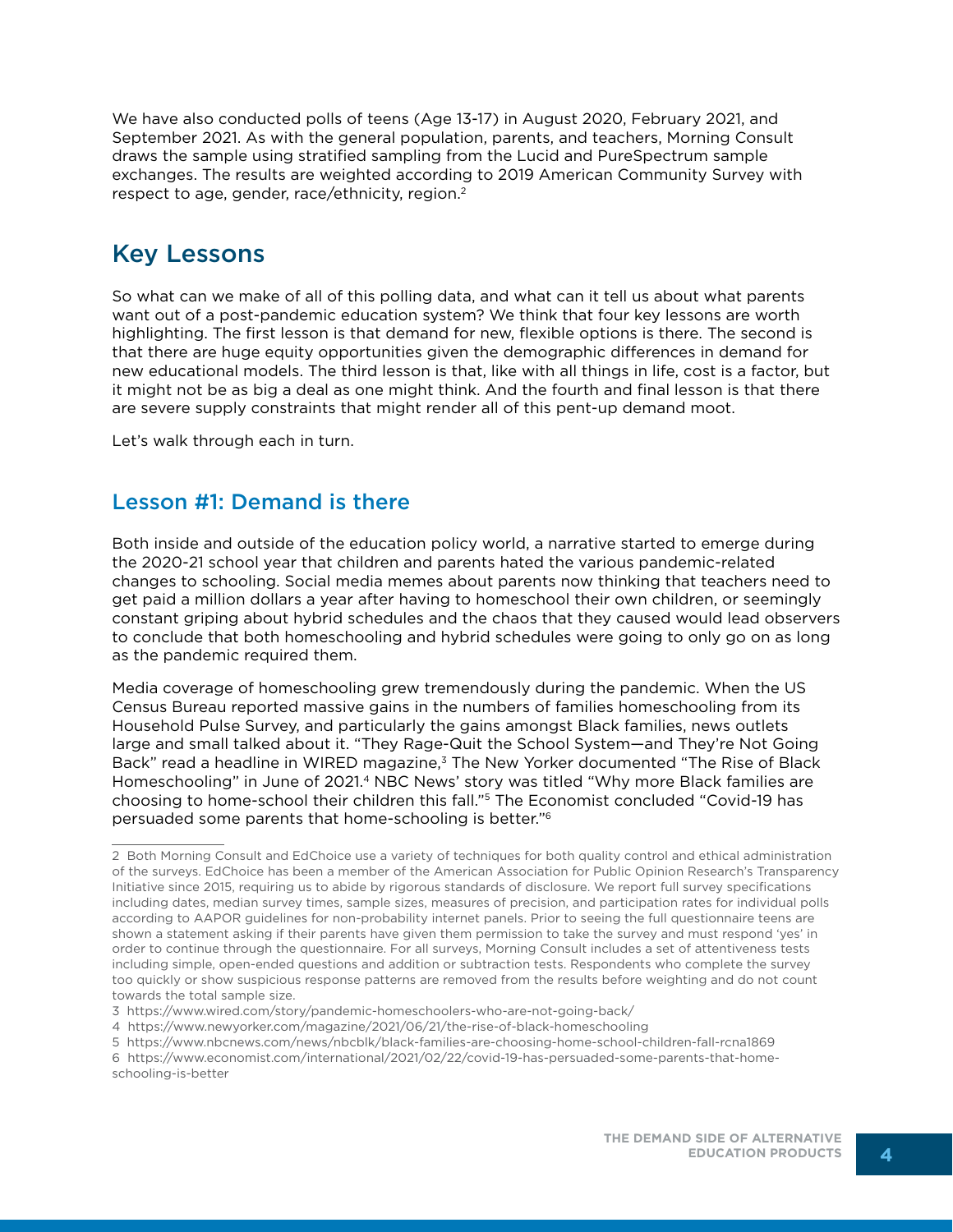To get a baseline understanding of parent opinions on homeschooling, we have asked a simple question every month, "How have your opinions on homeschooling changed as a result of the coronavirus?" The results are displayed in Figure 2.

### Figure 2: Homeschooling Opinions

How have your opinions on homeschooling changed as a result of the coronavirus?

#### **School Parents**



Overwhelmingly, the pandemic has made school parents more favorable to homeschooling. While the exact makeup of the subset of parents who are more favorable has changed, with strong peaks of those saying that they were "much more" favorable climbing above 40 percent in July of 2020 and again in October of 2020 before decreasing to less than 20 percent in January of 2021, the combined percentages of those who said that they were "much" and "somewhat" more favorable have consistently doubled or even tripled those who were less favorable.

Looking at our data, it turns out that stories of upset parents were not necessarily representative of the national population of school parents. This is an important point when it comes to thinking about education innovation and parental opinions about it. The American education system is absolutely massive. More than 50 million children attend our schools. That means that even if 20 or 30 percent of families are interested in a new schooling type or support particular changes to a school model, that is millions if not tens of millions of people. It might not be a majority, so changing laws might be a challenge, but it certainly is a market, and innovative and entrepreneurial school leaders can see plenty of people to purchase their products.

But it isn't just traditional homeschooling. Social distancing strategies introduced Americans to the term "hybrid schooling," with students attending some days of formal classes in a traditional school building and spending the other days learning from home. Hybrid homeschooling long predates the pandemic, and both traditional public, public charter, and private schools across the country have been providing part at home and part at school learning to thousands of students, in some cases for almost three decades.7 But the concept

<sup>7</sup> https://www.amazon.com/Hybrid-Homeschooling-Michael-McShane-dp-1475857977/dp/1475857977/ref=mt\_ other?\_encoding=UTF8&me=&qid=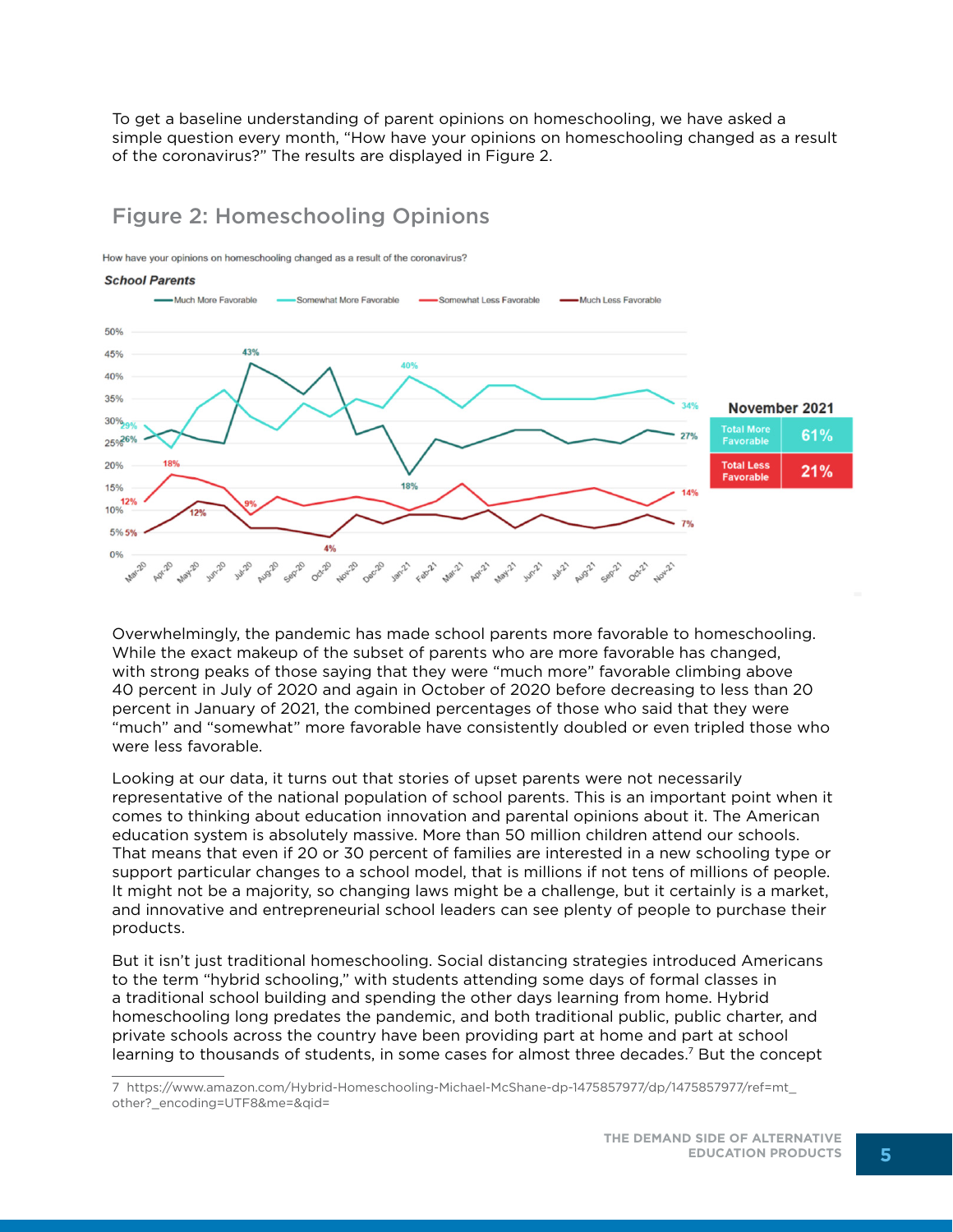did not hit the mainstream until reducing the number of students in school in a given day became a coronavirus-related priority.

So what did parents think of this? Is it something they would like to continue after the pandemic? Since the beginning of 2021, we have asked parents the question "After the pandemic, if given the option, to what extent would you prefer schooling to be scheduled each week at home with a parent or tutor to provide the best education for your child?" We then give parents the option to select the number of days that they would like at home, from every day to zero days. Figure 3 combines all of the responses that select between one and four days. Between 40 and 50 percent of parents have said that they would like to have students learn from home between one and four days per week (this number excludes those who would want their children totally at home or totally at school).



#### Figure 3: Openness to Hybrid Homeschooling

Finally, it might be interesting to know what students themselves would like. In Figure 4, we show the results from our teen polls in February 2021 and September 2021, when students were asked a version of the question that we asked parents, "After the pandemic, if given the option, how many days per week would you like to attend classes in-person?" Both surveys consistently returned a similar number of students wanting a hybrid approach, with 44 percent wanting it in March and 43 percent wanting it in September. Perhaps interestingly, while the number of students choosing each day per week were pretty stable between the two administrations of the survey, the number of students who want full-time, 5-day-per-week schooling increased 11 points, from 34 percent in march to 45 percent in September, and the number who want full-time home-based schooling dropped 10 points from 21 percent to 11 percent.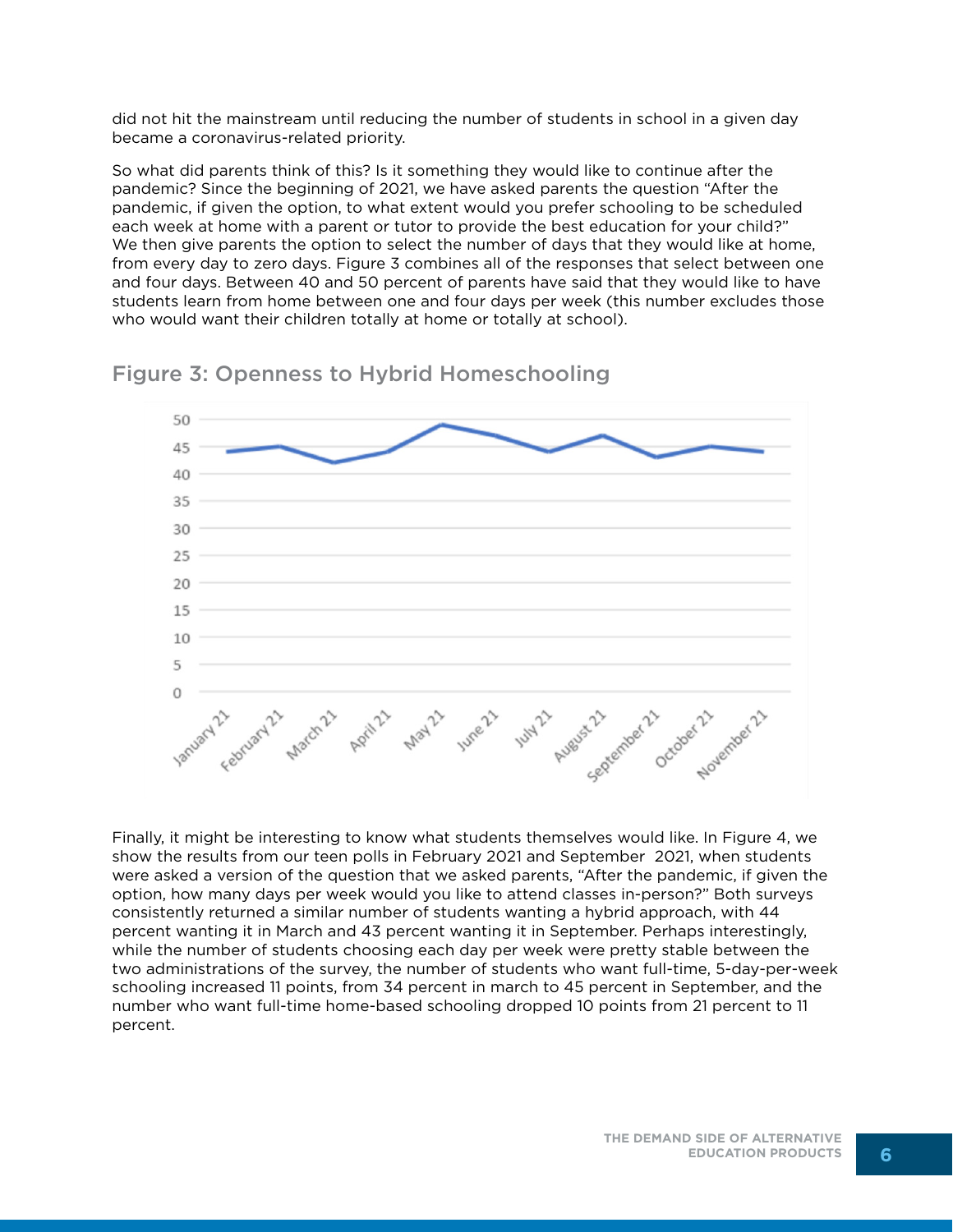

## Figure 4: Teen Opinions on Hybrid Homeschooling

We have also asked a series of questions about pandemic pods. The first is straightforward, "As a result of the coronavirus pandemic, are you currently participating in a "pod" with other families?" We also provide a definition, prompting survey takers with "'Learning pods' or 'pandemic pods' are small groups of children, organized by parents, gathering to learn together. Parents either hire a private teacher to facilitate or take turns supervising." Figure 5 displays responses in two categories. The blue-green line reflects the proportion of those parents who said that they were either currently participating in a pod or interested in joining one. The red line shows those who were not interested. Earlier in the pandemic, parents were more open to joining a pod, but by late 2020, the trends had flipped, with fewer families open to pods than not interested. By early 2021, the groups had basically stabilized, with around two-thirds of parents not interested to one third of parents interested.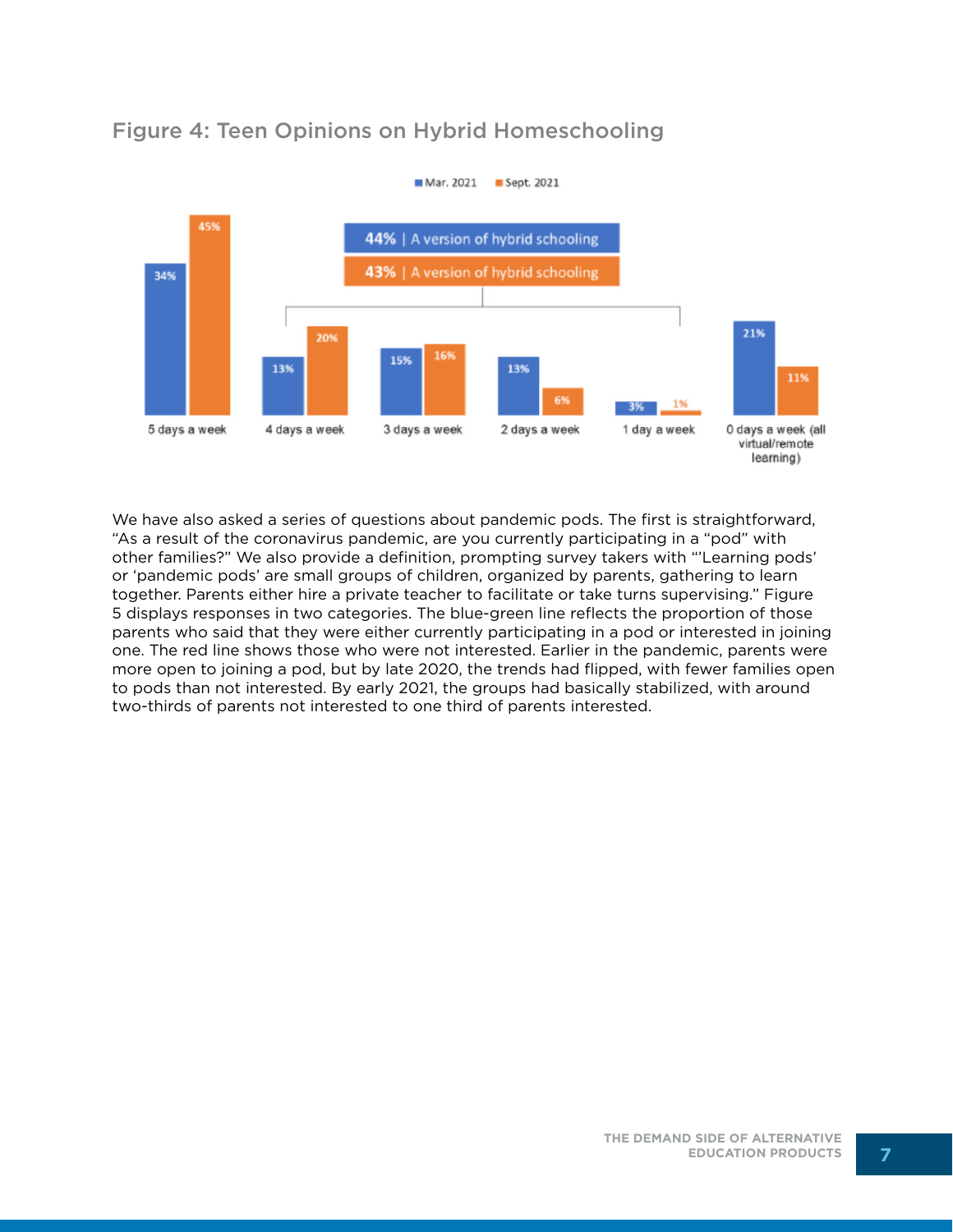#### Figure 5: Openness to Joining a "Pod"



The term "pandemic pod" can be confusing. When we initially saw substantial percentages of parents saying that they were participating in pandemic pods at the start of the 2020-21 school year, we were skeptical. If the numbers were right, that would mean millions if not tens of millions of families had joined pods. It seemed implausible. So, starting in October of 2020, we added a question to our poll to ask what parents were doing in their pods. Were they doing what many people in education policy think of when it comes to pods, that is, replacing their traditional schooling model with one? Or, where they using the pod to supplement the traditional education that their child was receiving? Figure 6 shows that for the majority of families, pods were used to supplement traditional schooling, not replace it.

#### Figure 6: What Pod Users are Doing



**THE DEMAND SIDE OF ALTERNATIVE EDUCATION PRODUCTS 8**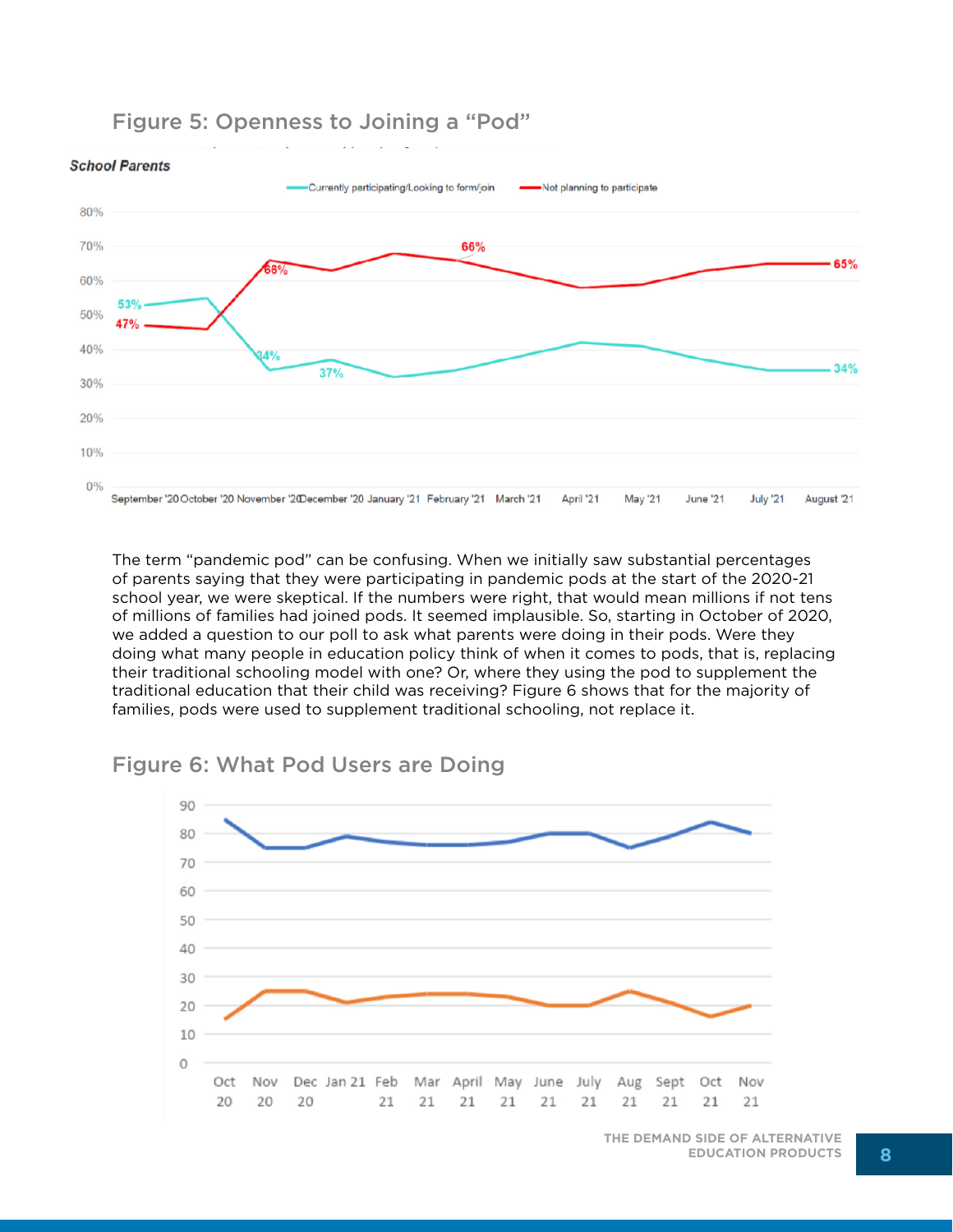Consistently, three quarters of respondents stated that they were using pods to supplement the education that their child's school was providing, while only one quarter used it to replace. So, if around 12 to 15 percent of parents said that they were participating in a pod (with the rest in Figure 7 coming from the group saying that they were open or looking to join a pod but hadn't yet) we can take one quarter of that to estimate that something around 3 to 4 percent of families participating in pods as full-bore replacement of their child's typical school environment.

As a sense of perspective, Catholic schools enroll around 1.6 million students in total, $^8$  and most people would consider Catholic schools to be a large sector in the American education system. Charter schools enroll around 3.3 million students,<sup>9</sup> and magnet schools enroll around 2.5 million.<sup>10</sup> If over the course of a year or two a new school type or school sector emerged that was the size of the charter schooling sector, or the magnet schooling sector, or even the Catholic schooling sector (which took decades and centuries, respectively, to reach that point) that would be a big deal. Given the demand numbers, that might be possible for homeschooling, hybrid homeschooling, or pandemic pods.

The numbers are worth revisiting. With respect to homeschooling, 61 percent of American parents said that they had a more favorable opinion as a result of the pandemic. That is 58 percent of white parents, 69 percent of Hispanic parents, and 68 percent of Black parents. As for hybrid homeschooling, 44 percent of American parents said that they would prefer some kind of hybrid schedule post-pandemic. That is 39 percent of white parents, 56 percent of Hispanic parents, and 53 percent of Black parents. We can throw 44 percent of teens into that mix as well. And, when it comes to pandemic pods, 34 percent of American parents stated that they were either already in a pod or wanted to join one. That includes 28 percent of white parents, 50 percent of Hispanic parents and 36 percent of Black parents. Simply multiplying these percentages by the total number of schoolchildren in America yields massive numbers. In fact, even if these numbers overstate demand by a factor or two or three, that still suggests that there is a potential Catholic- or Magnet-sector sized market out there waiting to be tapped.

#### Lesson #2: Huge equity opportunities are available

Many observers of the surge of innovations that emerged during the coronavirus pandemic offered a fair and important critique, "what if all of this only happens for wealthy and white students."<sup>11</sup> Ample evidence is piling up that the pandemic hit low income and minority students the worst, with some estimates placing the learning loss at six months in majority Black schools and seven months in majority low-income schools, compared to "only" 4 or 5 months on average for all students.<sup>12</sup> If the harm to closed schools and subpar remote learning redound to low income and minority students and the benefits to new innovations benefit wealthier and white students, the gaps we already see between the outcomes of these groups will widen.

#### It doesn't have to be that way.

<sup>8</sup> https://www.ncea.org/NCEA/Who\_We\_Are/About\_Catholic\_Schools/NCEA/Who\_We\_Are/About\_Catholic\_ Schools/Catholic\_School\_Data/Catholic\_School\_Data.aspx?hkey=86ec3eb1-b329-4e98-9f0e-f271dc6b8d50 9 https://data.publiccharters.org/digest/charter-school-data-digest/how-many-charter-schools-and-students-arethere/

<sup>10</sup> https://nces.ed.gov/programs/digest/d16/tables/dt16\_216.20.asp

<sup>11</sup> https://www.wbur.org/cognoscenti/2020/08/10/pandemic-pods-for-all-kate-manning-kennedy-liam-kerr

<sup>12</sup> https://www.mckinsey.com/industries/public-and-social-sector/our-insights/covid-19-and-education-the-lingeringeffects-of-unfinished-learning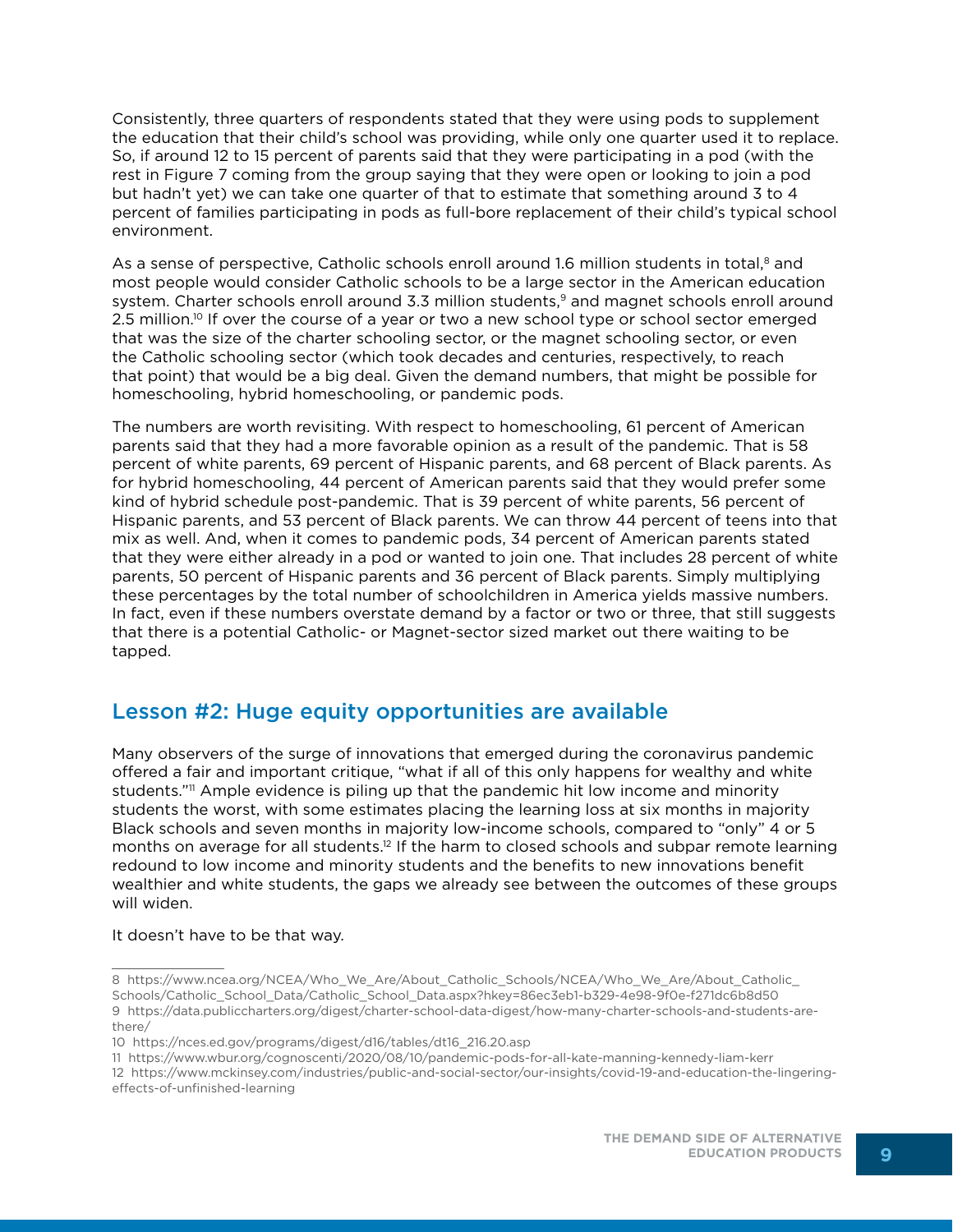Our research shows that with respect to homeschooling, hybrid homeschooling, and pandemic pods, minority parents are more interested in pursuing them than white parents.

When broken down by the race of the parent answering the question, we see that both Black and Hispanic parents regularly report that they are more favorable to homeschooling than white parents. Figure 7 shows that from February of 2021 to October of 2021, Black parent support for homeschooling has increased with occasional ebbing, from 63 percent to 68 percent. Hispanic opinion was a bit more volatile (perhaps because of a smaller sample size), with a large peak in support May of 2021, but looking at the trend as a whole shows substantial growth from 42 percent to 69 percent. White parent support has increased as well, but at a much slower rate, and at ultimately a lower level than both Black and Hispanic parents, rising from 51 percent in February of 2021 to 62 percent in October of 2021.

## Figure 7: Homeschooling Opinion by Race of Parent



**Total More Favorable** (Much More + Somewhat More)

The demographic breakdowns for hybrid homeschooling question are interesting as well. We can look at the October 2021 administration of the survey to see how different groups of parents respond. Figure 8 displays preferences for the different day combination choices for Black, white, and Hispanic parents.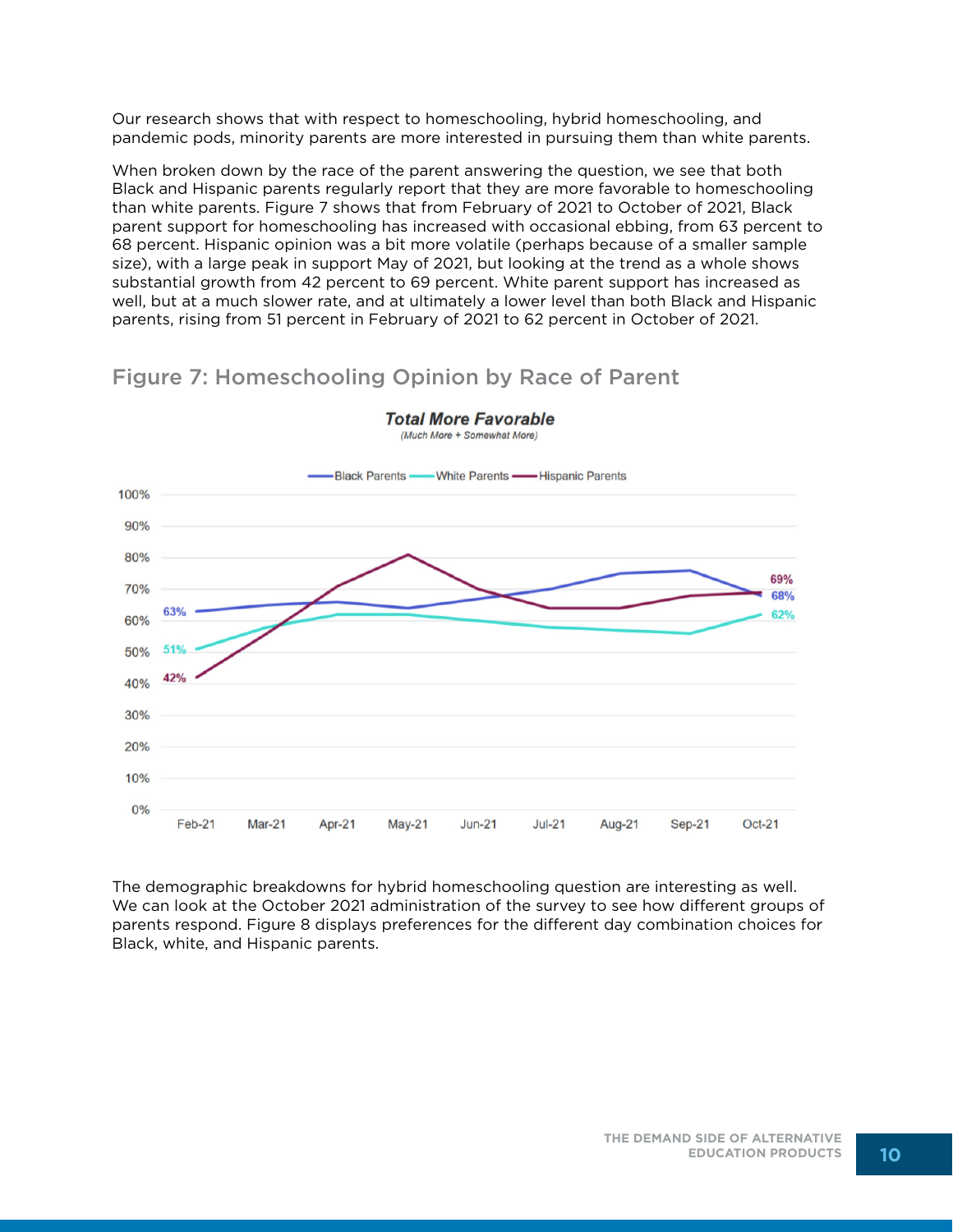# Figure 8: Hybrid Homeschooling Preference by Parent Race, October 2021

After the pandemic, if given the option, to what extent would you prefer schooling to be scheduled each week at home with a parent or tutor to provide the best education for your child?



As we saw with earlier questions, both Black and Hispanic parents are more favorable to full-time homeschooling (or full-time education in the home, at least), but they are also both more interested in some kind of hybrid model. While 39 percent of White parents would like some kind of hybrid schedule, 53 percent of Black parents and 50 percent of Hispanic families would. There is a stark difference in the percentages of parents wanting full-time traditional school as well, with almost half of white parents preferring a 5-day-per-week school model, while only a third of Black parents and about four out of ten Hispanic parents preferring it.

The demographics of pod preferences are interesting as well. To just take our October 2021 survey numbers, Black and Hispanic parents were both more likely to say that they had joined or were interested in joining a pod than white parents. While 26 percent of white parents indicated their interest, 36 percent of black parents did and 34 percent of Hispanic parents did as well. The income distribution was perhaps surprising, with low-income families (those earning less than \$35k per year) more interested than both middle- (\$35k-\$75k) and upperincome (more than \$75k) families. In total, 39 percent of low-income families were interested, while 37 percent of high income and 35 percent of middle-income families were.

Black parents stated that the pandemic had improved their views of homeschooling at a level six points higher than white parents. For Hispanic parents, it was seven points higher. Black parents were also more likely to be favorable to hybrid homeschooling, outscoring white parents by 14 points. Hispanic families were nearly as positive, outscoring white parents by 11 points. This pattern held for pandemic pods as well, with Black parents registering their desire to pod at a rate eight points higher than white families and Hispanic parents doing so at a rate 22 points higher.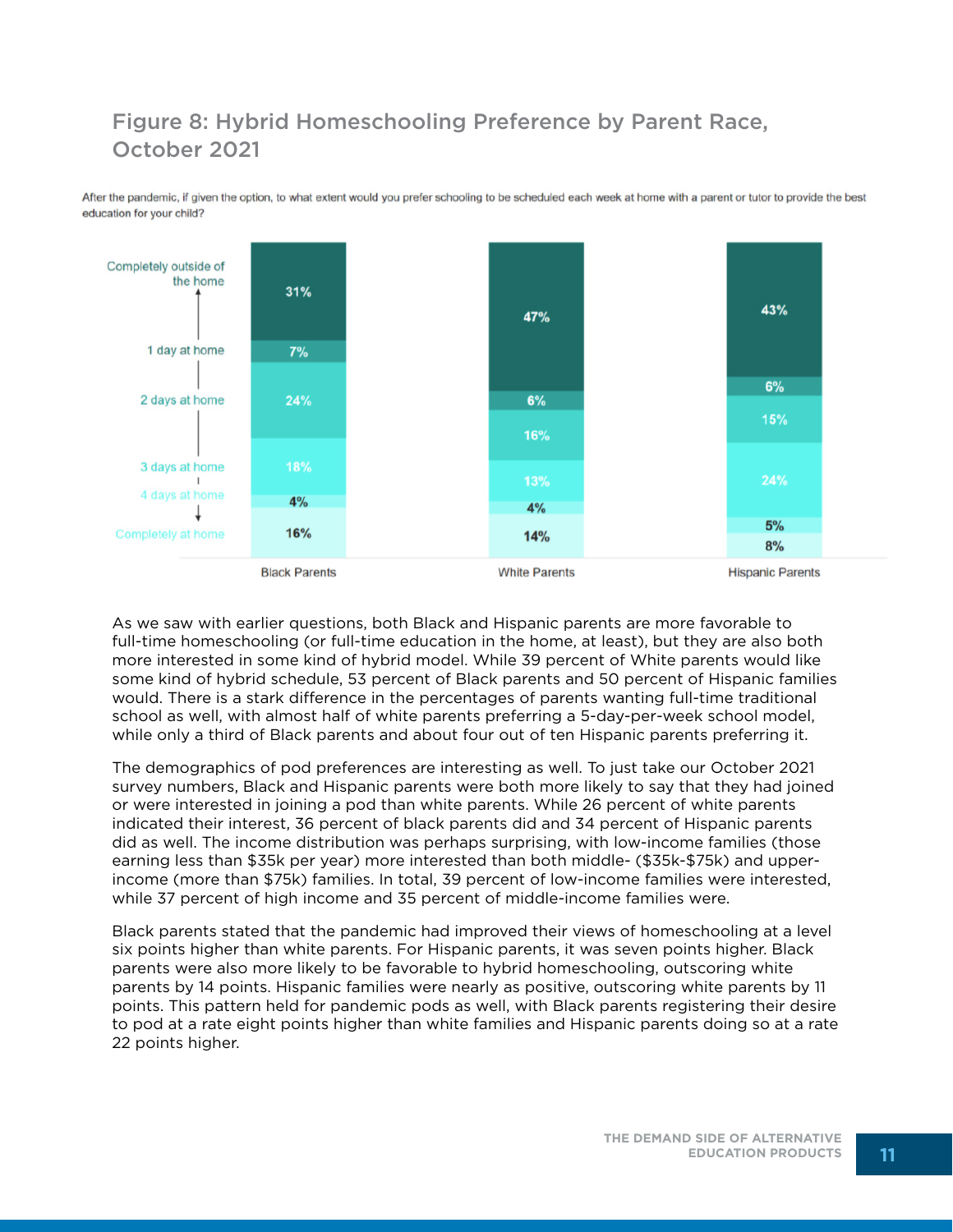We have observed responses by household income have fluctuated month to month. Most recently in November 2021, high-income families were more likely to participate and have interest in pods than families with lower incomes. In total, 41 percent of high-income families experiences interest, while 30 percent of middle-income families and 28 percent of lowincome families were showing interest. Homeschooling favorability followed a similar pattern. In the October 2021 administration of the survey 63 percent of high-income parents said that they were more favorable to homeschooling as a result of the pandemic. It was 65 percent for low income parents and 67 percent for middle-income parents.

These are clearly not boutique options for only the wealthy and privileged. There is serious knowledge of, and demand for, these alternative models in other communities. Policymakers and advocates should disabuse themselves of their own stereotypes and expectations of who might be most interested in homeschooling, or hybrid homeschooling, or joining a pandemic pod. Our polling consistently shows that large numbers of lower income and minority families want more and different options.

Should this surprise us? Probably not. As we stated at the outset, low income and minority families bore more of the brunt of the pandemic than wealthier and whiter families. The school districts that serve more low income and minority families were more likely to close for lengthy periods of time. It should not surprise us when the parents from those schools start looking for other options. We are also already seeing some preliminary evidence that homeschooling rates are increasing amongst Black and Hispanic families, neatly tracking changes in public opinion. $13$ 

#### Lesson #3: Cost is a factor, but perhaps not as much as we think

As we work our way through some common objections to new educational models ("they're not popular," "ok, they might be popular, but they are only popular amongst wealthier and white families") we come to a third objection: cost. Traditionally arranged schools benefit from certain economies of scale, the argument goes, and scattering children into homes and pods severs those and ramps up the cost. As cost goes up, lower income families are squeezed out.

Our polling data complicates, but does not totally dismiss, that narrative.

Pods can be expensive to put together, potentially limiting the pool of pod parents. We asked parents how much they would be willing to spend per month to enroll their child in a pod. Figure 9 shows an average between \$400-\$500. There were times when it peaked above that range, and it did go below in a couple recent administrations of the survey, but in aggregate it appears that the \$400-\$500 range is a good estimate for how much parents are willing to spend. That means that a pod of 5 students could generate between \$2000 to \$2500 per month and a pod of 8 students \$3200 to \$4000.

13 https://www.census.gov/library/stories/2021/03/homeschooling-on-the-rise-during-covid-19-pandemic.html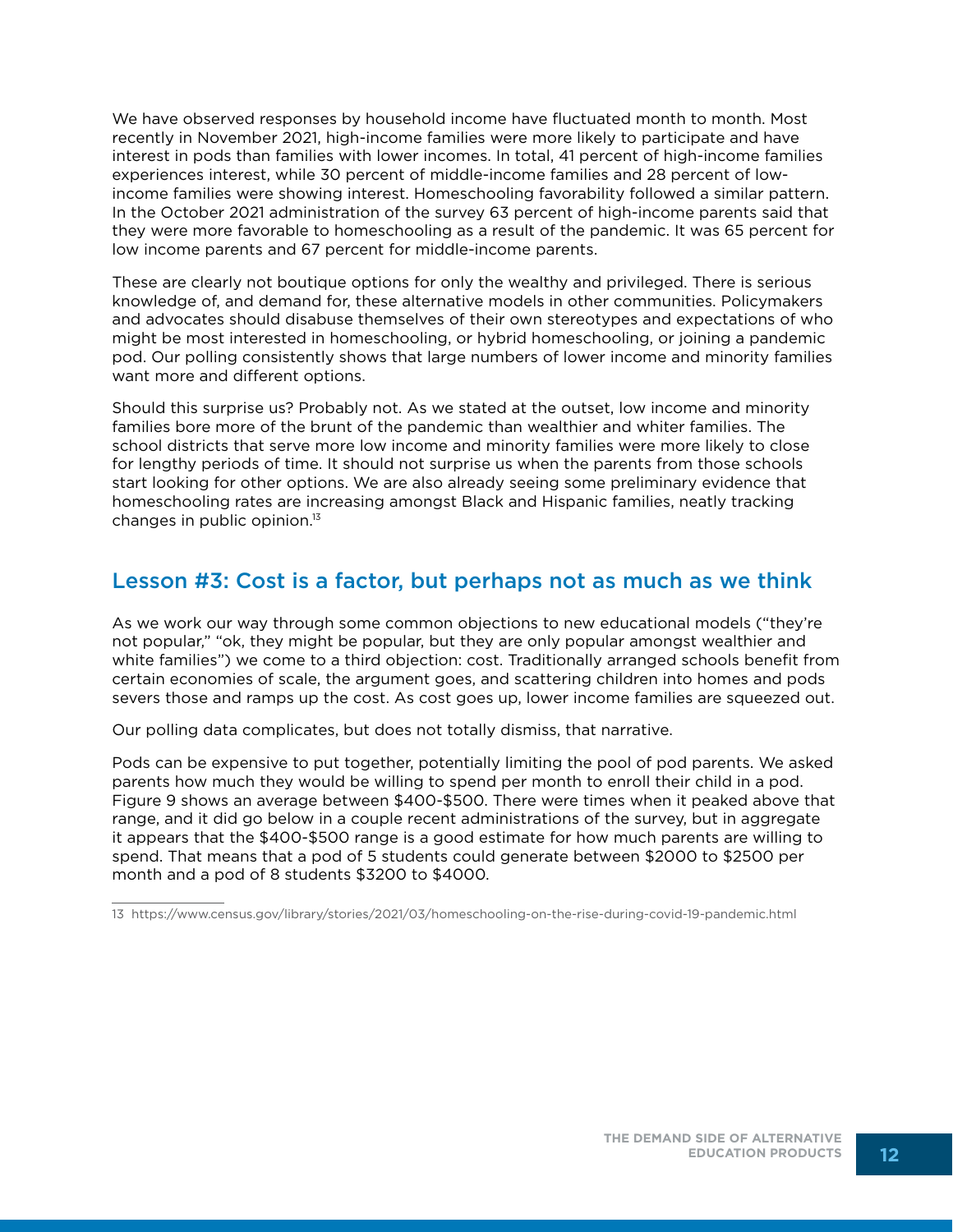

Figure 9: Average Amount Parents Report They are Willing to Spend on a Pod

In terms of complication, one thing that we found is that teachers are willing to charge and parents are willing to pay roughly commensurate figures for participating in learning pods.

To understand the other side of the pod coin, we asked teachers about their desire to teach in a pod. Figure 10 shows responses, broken down by school sector in September of 2021. The exact question posed to teachers was, "'Learning pods' or 'pandemic pods' are small groups of children, organized by parents, gathering to learn together. Parents either hire a private teacher or tutor to facilitate instruction in-person but outside of the school or classroom – usually in someone's home. How interested are you in facilitating instruction for a learning pod?" A majority of teachers and a majority of teachers in each sector stated that they would be interested in teaching in a learning pod. Traditional public school teachers were the least interested, but still 53 percent expressed interest. Charter school and private school teachers tied as the most interested with 72 percent of respondents stating that they would be interested.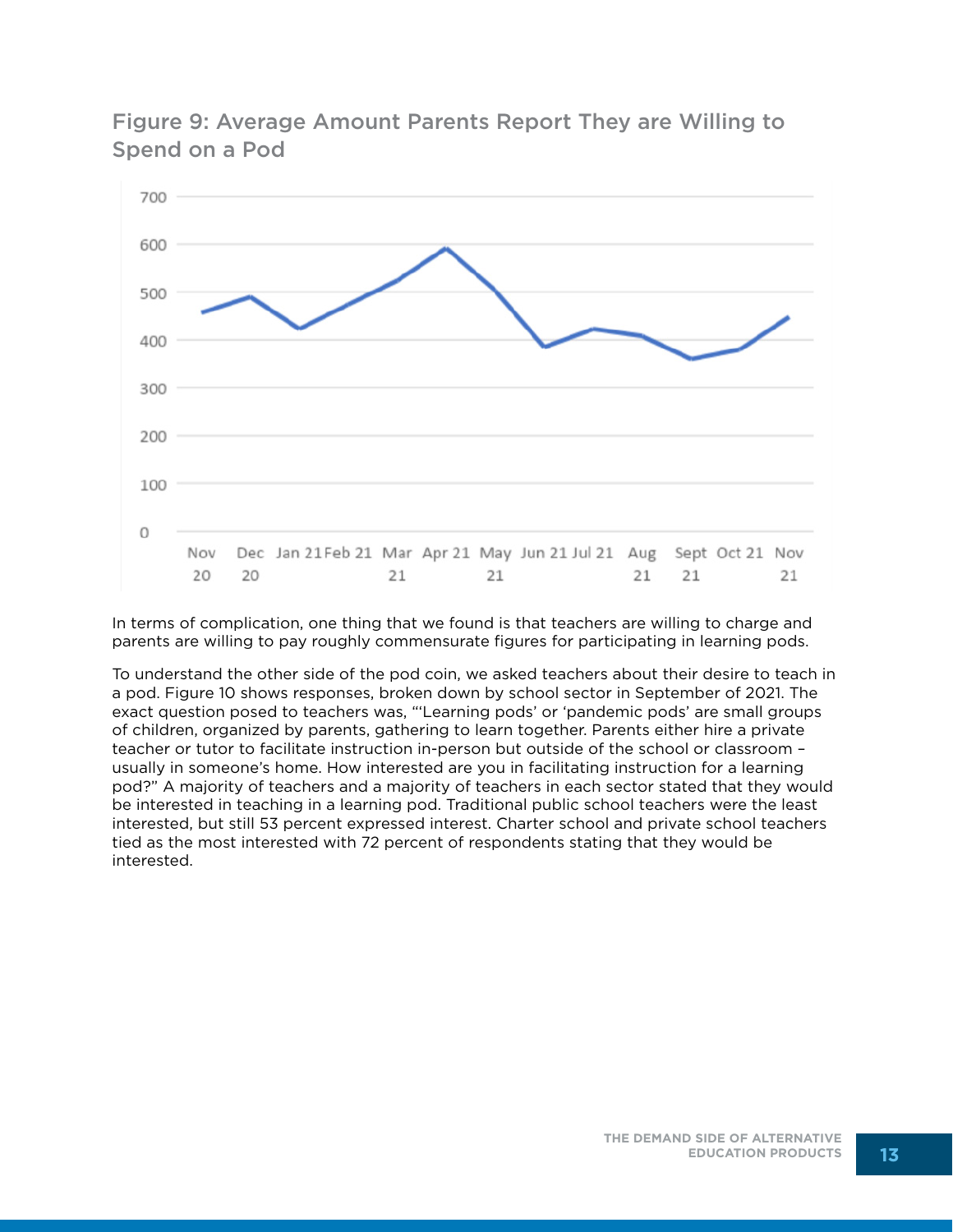

## Figure 9: Interest in Learning Pods by Teaching Sector

Starting in March of 2021, we added a mirrored question to the one we have been asking parents about how much they would spend to put their child in a learning pod to teachers, asking them "how much would you ask parents to pay per child per month for you to facilitate a learning pod." In March of 2021, the average teacher response was \$248 per student per month. By July of 2021, it had risen to \$550, only to crest and fall to \$480 by September of 2021. Interestingly, this is right in the range of what parents are willing to spend (and in the case of March 2021, much lower). As we will discuss later, this presents an interesting match for a market to emerge.

It would be a problem if, for example, when we ask teachers how much per student they would charge to teach in a pod and they say \$700 per month and when we ask parents how much they are willing to pay per month and they say \$150. But the numbers are quite close. Generally both teachers and parents set the price at between \$400 and \$500. While certainly not cheap, it is worth putting those figures in context. Annualized to a 10-month school year, that looks like spending between \$4,000 and \$5,000, a price point that competes with some of the lowest-cost Catholic schools and comes in at a fraction of most private schools. It is also less than the \$750 per month parents pay on average for childcare.14

That said, \$4,000 to \$5,000 is still a bridge too far for too many families who state that they would be interested. It is also true that we have found that, perhaps unsurprisingly, wealthier families are willing to pay more than lower income families. In our November 2021 survey, high income parents said that they were willing to pay \$556 per month, while middle income parents were only willing to spend \$389 and low income parents \$329. Public policy can help bridge these gaps, and allowing some fraction of the money already spent on students to follow them wherever they choose to learn could cover the costs of pods or other alternative schooling options while still leaving money in traditional schools to provide for students who stay behind.

<sup>14</sup> https://www.bankrate.com/finance/credit-cards/summer-childcare-survey/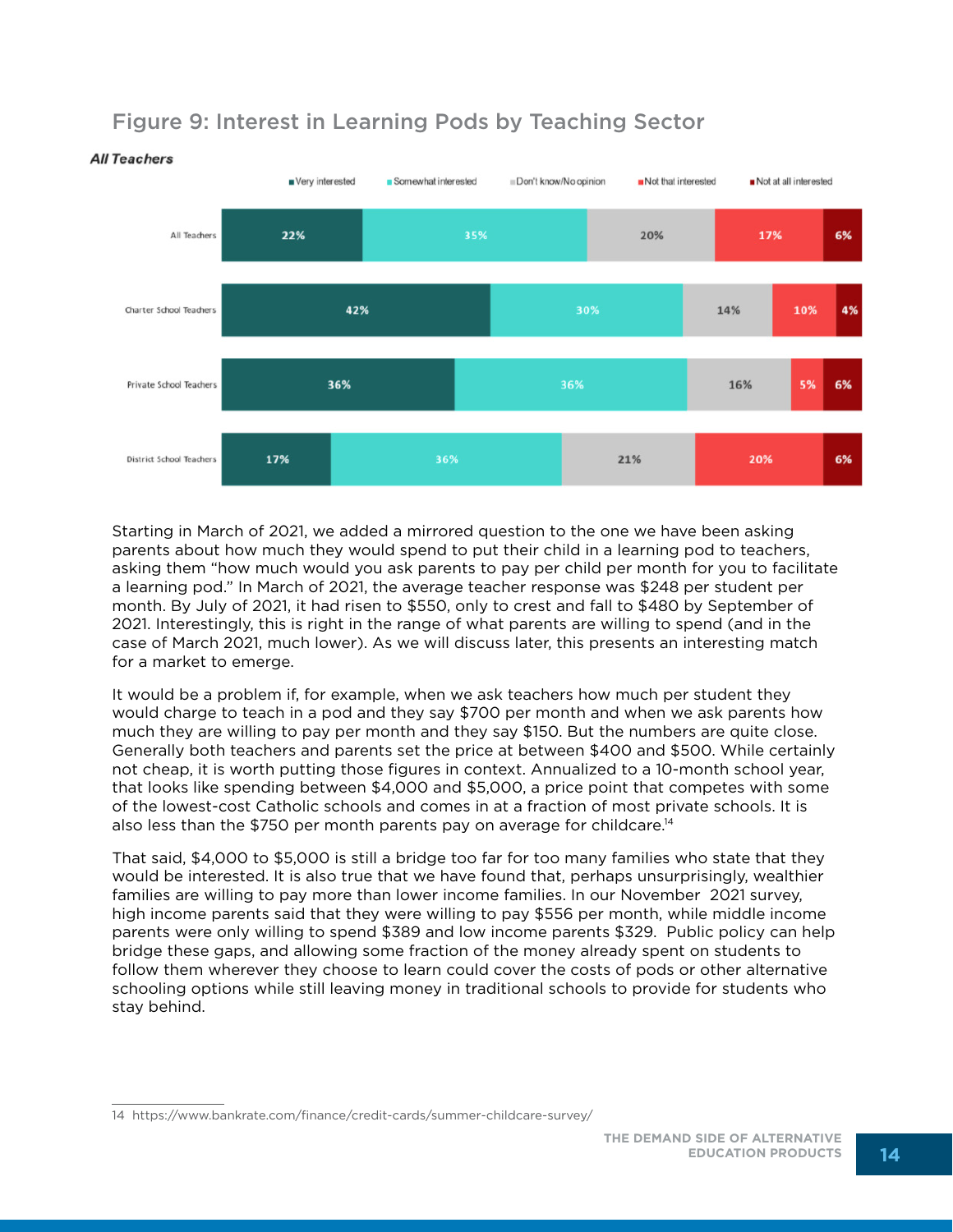## Lesson #4: People want flexible options, but regulatory barriers loom large

So these options are popular, have the ability to reach more traditionally underserved populations, and are not as expensive as one might think, but are they legal? Can families, even if they want to participate in them, actually do so. Here is where our polling data runs into harsh realities. There are many regulations that apply in these situations, but we'd just like to highlight three in order to prove a broader point: the current regulatory structure of education is out of whack with the desires of American school parents.15

#### Homeschooling regulations

America has a hodgepodge of homeschooling regulations. In some places, as the homeschooling advocacy group HSLDA points out, there are little to no requirements for families wishing to homeschool their children.<sup>16</sup> On the other hand, states like New York, Pennsylvania, Massachusetts, Vermont, and Rhode Island, make it very difficult for parents to homeschool. In Pennsylvania, for example, parents must file a notarized affidavit with the local superintendent, teach 180 days or 900 hours in specific courses prescribed by the state, maintain portfolios of student work and test students via a standardized test, and have their children evaluated by a qualified educator every year.<sup>17</sup> This is an incredibly onerous and expensive process that makes it extremely challenging for parents to homeschool. Also, depending on how strict the interpretation of school days and hours, families using non-traditional school schedules or calendars cold run afoul of these regulations. And, in places like North Carolina, homeschooling arrangements cannot be larger than two families, effectively banning pods.18

#### Zoning restrictions

Families starting pods or homeschool co-ops in their homes might run afoul of neighborhood zoning regulations. Most states have some threshold where an informal get togethers of parents become a formal, organized school either regulated as a home-based daycare provider or as a private school. Those regulations are complicated enough, and states have had to issue guidance during the pandemic as to how different organizations should be categorized.

But once people start offering services out of their home and charging people for it, zoning laws can start to become a problem. In areas that are solely zoned to be residential, families could violate restrictions around what activities are and are not allowed. As parents drive up and drop their kids off in the morning and pick them up in the afternoon, neighbors (whether nosy, litigious, or both) can start to ask questions. Now, as has happened throughout the pandemic, families have applied for variances or for local authorities to change the relevant laws, but that again is something that takes time, money, and know-how to get done. Policymakers could pre-emptively protect pods, co-ops, and other gatherings of homeschooling families by explicitly carving their behavior out from zoning regulations.

<sup>15</sup> https://spn.org/blog/protecting-learning-pods/#polling

<sup>16</sup> https://hslda.org/legal

<sup>17</sup> https://hslda.org/post/how-to-comply-with-pennsylvanias-homeschool-law

<sup>18</sup> https://ncadmin.nc.gov/public/home-school-information/home-school-requirements-recommendations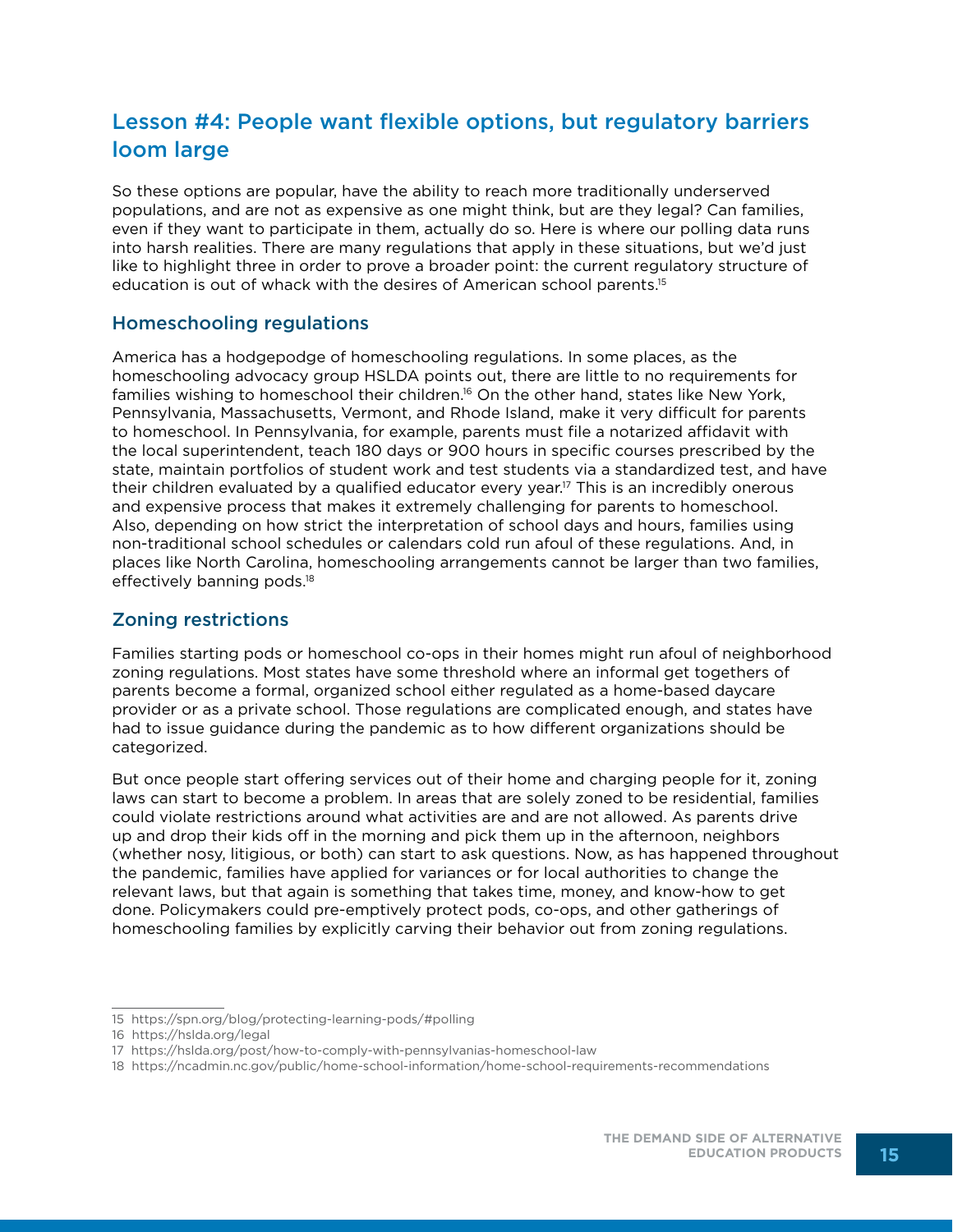#### Seat time requirements

While rare for homeschoolers, seat time requirements are not uncommon for private schools and are quite common for traditional public and charter schools. As their name implies, they are requirements by the state for students to sit in a desk and learn for a specific number of instructional days or hours in a year. Many of the alternatives that we talked about, and that parents want, would run afoul of seat-time requirements. Hybrid homeschools, for example, only have students in formal classes for part of the week, and the rest they are working from home, which does not usually count towards instructional days or hours. How do we honestly track homeschooling instructional hours? Where is the line between schoolwork and homework? The same is true with pods, though they do have enough of a formal structure that they might be able to satisfy requirements with rigorous recordkeeping.

All in all, though, seat time requirements hold back any innovation in any sector that is looking to play with the instructional day, week, or year. To give parents the flexibility they want, policymakers are going to have to either create waivers for schools to apply to not be held by seat time requirements or simply eliminate them altogether.

## **Conclusion**

The polling data presented here clearly demonstrates an opportunity for educational innovation post-pandemic. Families across the country are open to different educational options. Large pluralities, if not outright majorities, actually state that they would prefer a non-traditional school model for their children. The children agree. What's more, teachers are open to teaching in them. All of the ducks are in a row.

But it might not work out. It is possible that families and entrepreneurs will not be able to get past the obstacles that we identified. The money might not be there. The regulations might stifle things. There are a hundred little things that might gum up the works. In five years time, pandemic pods and hybrid homeschools might be things we look back on like face masks and 6 feet of distance.

Shy of a complete flameout, educational entrepreneurs and providers might simply go back to what they were often doing pre-pandemic—seeing school districts as easier, low-hanging fruit for their innovations, services, tech, and other products. Sure, we might see examples of school-within-school learning pods or districts offering hybrid homeschooling programs, but they will always exist in an attenuated form at the whims of school districts. They will not fully rise to meet the demand (even if emergent) among families looking for something different.

The question for policymakers, philanthropists, advocates, and researchers moving forward is whether or not supply will rise to meet demand. It is a big ask to expect teachers to quit their stable, predictable jobs and take a leap into something new. Asking parents to do the same is a big ask as well. And then there are the school founders who might need to put their own money on the line to launch a new venture. There is a lot of risk there. What's more, there are several serious hurdles to starting new ventures in the education space, and it remains to be seen if entrepreneurial educators will be able to surmount them. If the next decade is not ten years of educational innovations, it won't be because there wasn't demand for it, it will be because there are too many obstacles for change and innovation in American K-12 education.